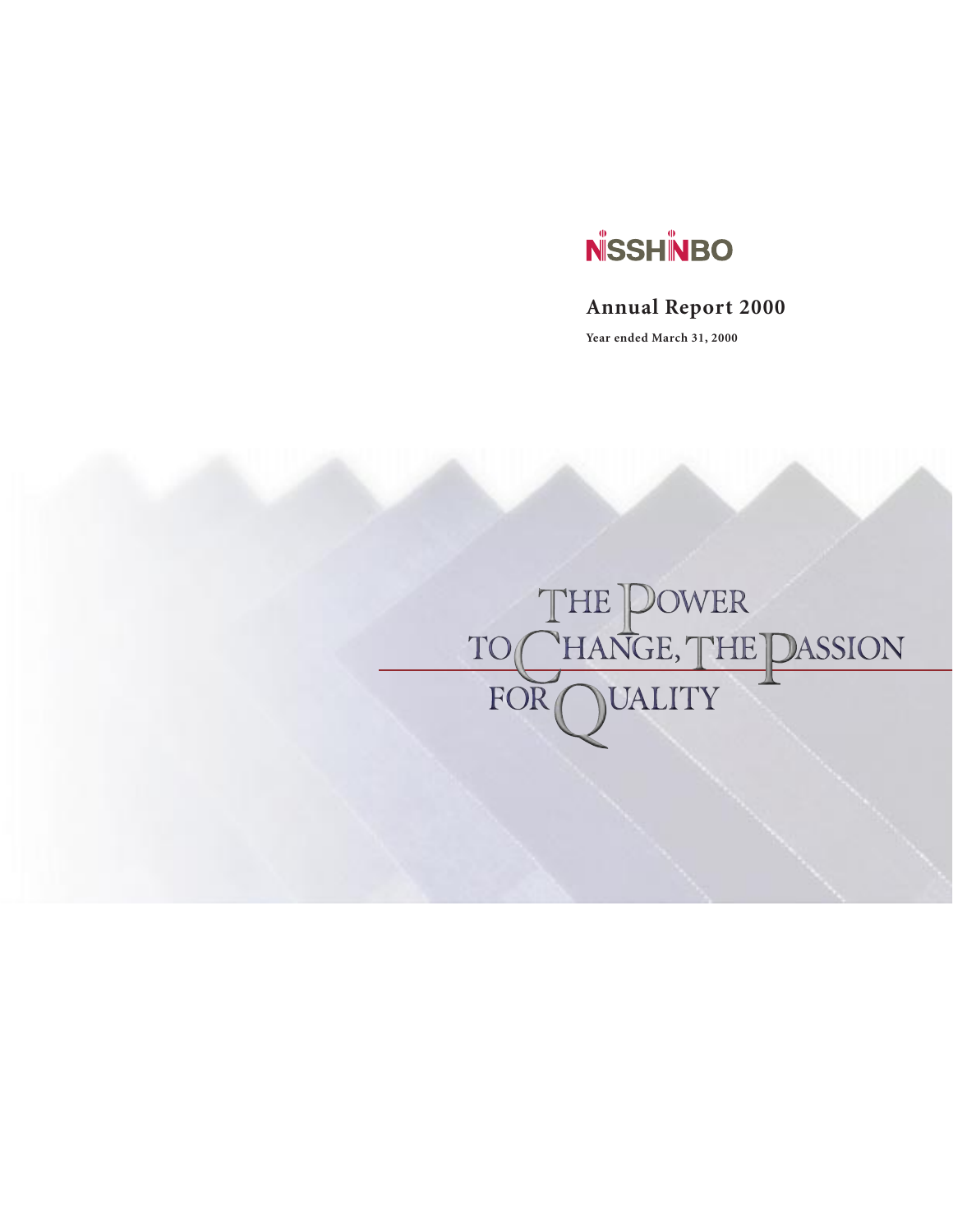NISSHINBO Industries, Inc. (the "Company") was founded in 1907 as a manufacturer of cotton yarns and threads, and quickly assumed a position of leadership in the industry. Our history has been characterized by strategic moves taken in advance of



competitors and designed to raise productivity, improve quality and add value. Today, we are a total textiles manufacturer, controlling operations from spinning to

finishing. This, together with our accumulated high levels of technology, gives us an advantage in the development of truly distinctive



products and in quality control. Through the application in other fields of technologies and expertise originally developed in the textiles area, we have diversified our operations into the manufacture of automobile brakes, papers, machine tools, chemical products, and others. These non-textile lines have grown steadily, and now account for over 60% of consolidated net sales. We have targeted certain strategic products to form the basis of future growth: High value-added finishing processing and products in the textiles field, including *SUPER SOFT* and *SSP (SUPER SOFT PEACHPHASE)*, next-generation



electronic braking systems, high heat-insulation panels and fuel battery-related materials.

The Company and its consolidated subsidiaries and affiliates (together, "Nisshinbo") are all fully focused on steady business development through the harnessing of our collective strengths across our entire business range.

| CONTENTS                                        |                |
|-------------------------------------------------|----------------|
| <b>Financial Highlights</b>                     | $\mathbf{1}$   |
| <b>Business Lineup</b>                          | $\overline{a}$ |
| The Power to Change,<br>The Passion for Quality | 4              |
| <b>Interview with</b><br>the Management         | $\overline{4}$ |
| <b>Special Features</b>                         | 6              |
| <b>NISSHINBO Group</b>                          | 10             |
| <b>Review of Operations</b>                     | 12             |
| <b>Financial Review</b>                         | 16             |
| Six-Year Summary                                | 17             |
| <b>Financial Section</b>                        | 18             |
| <b>Board of Directors</b>                       | 28             |
| Corporate Data                                  | 28             |
| <b>Organization Chart</b>                       | 29             |

The paper used for this Annual Report is from Nisshinbo's *FLEUVE* series of fine papers.

In this annual report, statements other than historical facts are forward-looking statements that reflect our plans and expectations. These forward-looking statements involve risks, uncertainties and other factors that may cause our actual results and achievements to differ materially from those anticipated in these statements.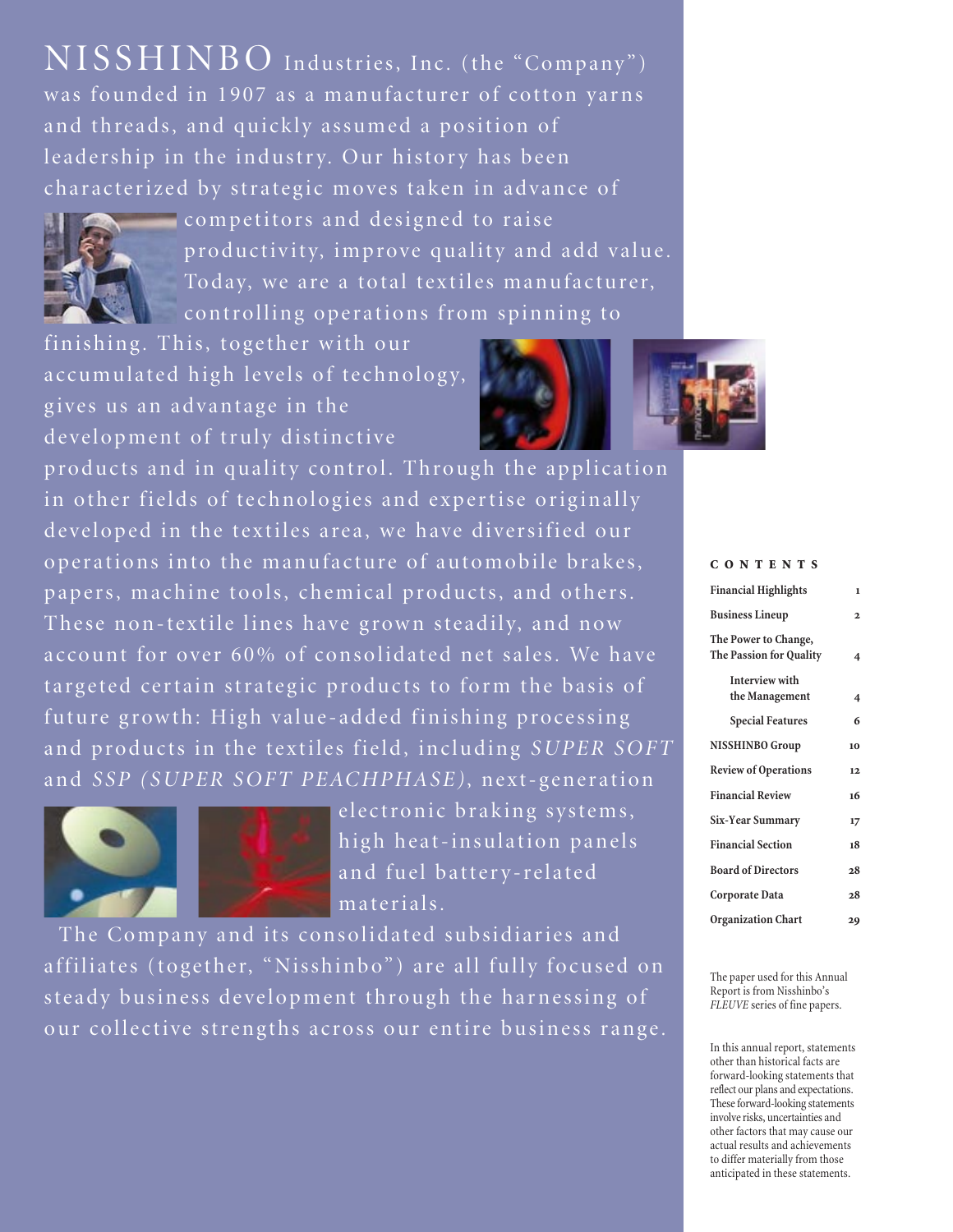#### **F INANCIAL H IGHLIGHTS (Years ended 31st March)**

#### **Consolidated:**

|                      |           | (millions of yen) |       |  |
|----------------------|-----------|-------------------|-------|--|
|                      | 1999      | 2000              | 2000  |  |
| Net Sales            | ¥ 226,800 | ¥ 227,452         | 2,166 |  |
| Net Income           | 4,161     | 2,648             | 25    |  |
| Shareholders' Equity | 200,779   | 200,126           | 1,906 |  |

#### *Per Share* :

|                      |  | (Yen)  |  |                   |  | (US dollars) |  |
|----------------------|--|--------|--|-------------------|--|--------------|--|
| Net Income           |  | 17.60  |  | $\frac{4}{11.36}$ |  | 0.11         |  |
| Shareholders' Equity |  | 843.17 |  | 881.01            |  | 8.39         |  |
| Cash Dividends       |  | 7.00   |  | 7.00              |  | 0.07         |  |

Note: The United States dollar amounts in this report are given for convenience only and represent translations of Japanese yen at the rate of ¥105=US\$1.



 $\,1\,$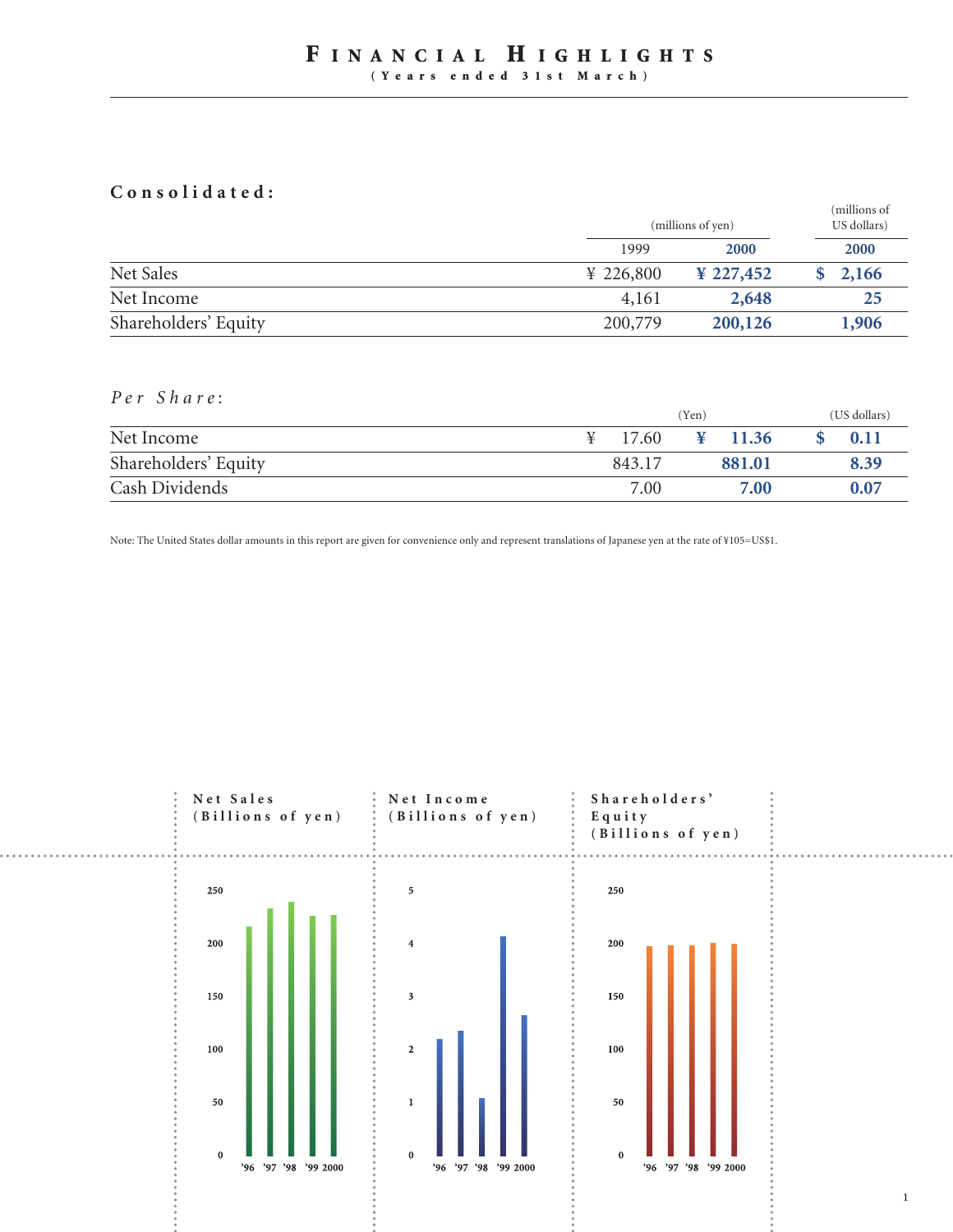# *T*EXTILES

Textile products have been our mainstay since our foundation. Our products are distinguished by their quality and competitiveness. We have the top share in domestic markets for shirt materials (around 40%), textile sheets for bedding (around 35%), denim (around 40%), Tetron and cotton blended uniform materials (around 35%), and spandex for total-support panty hose (more than 50%). Our state-of-the-art production facilities and unique, comprehensive in-house production system, which includes the finishing process, allow the manufacture of products that overseas makers cannot match for quality. An ability to meet the precise needs of customers is our particular strong point. Our original textile products include *MOBILON* spandex and *OIKOS* non-woven cotton fabrics. The *SUPER SOFT*, *SSP* and *CELTOPIA* finishing processes are also original.



# *N* ON-TEXTILES

#### **A UTOMOBILE B RAKES**

We are one of Japan's leading makers of automobile brakes and friction materials, and this sector has an important role in our drive to diversification. Our product development emphasis is on high-performance, environment-friendly friction materials, new concept drum brakes, Anti-lock Brake Systems (ABS) and Stability Control Systems. In the ABS field, we successfully developed the original, compact, low-cost *NT* series, which is targeted at markets worldwide. Stability Control Systems make it easier for the driver to control movement of the car and thus enhance safety, and we have developed such a system.



In parallel with the development of our own technologies, we establish joint ventures, exchange technologies and collaborate with major overseas brake manufacturers.

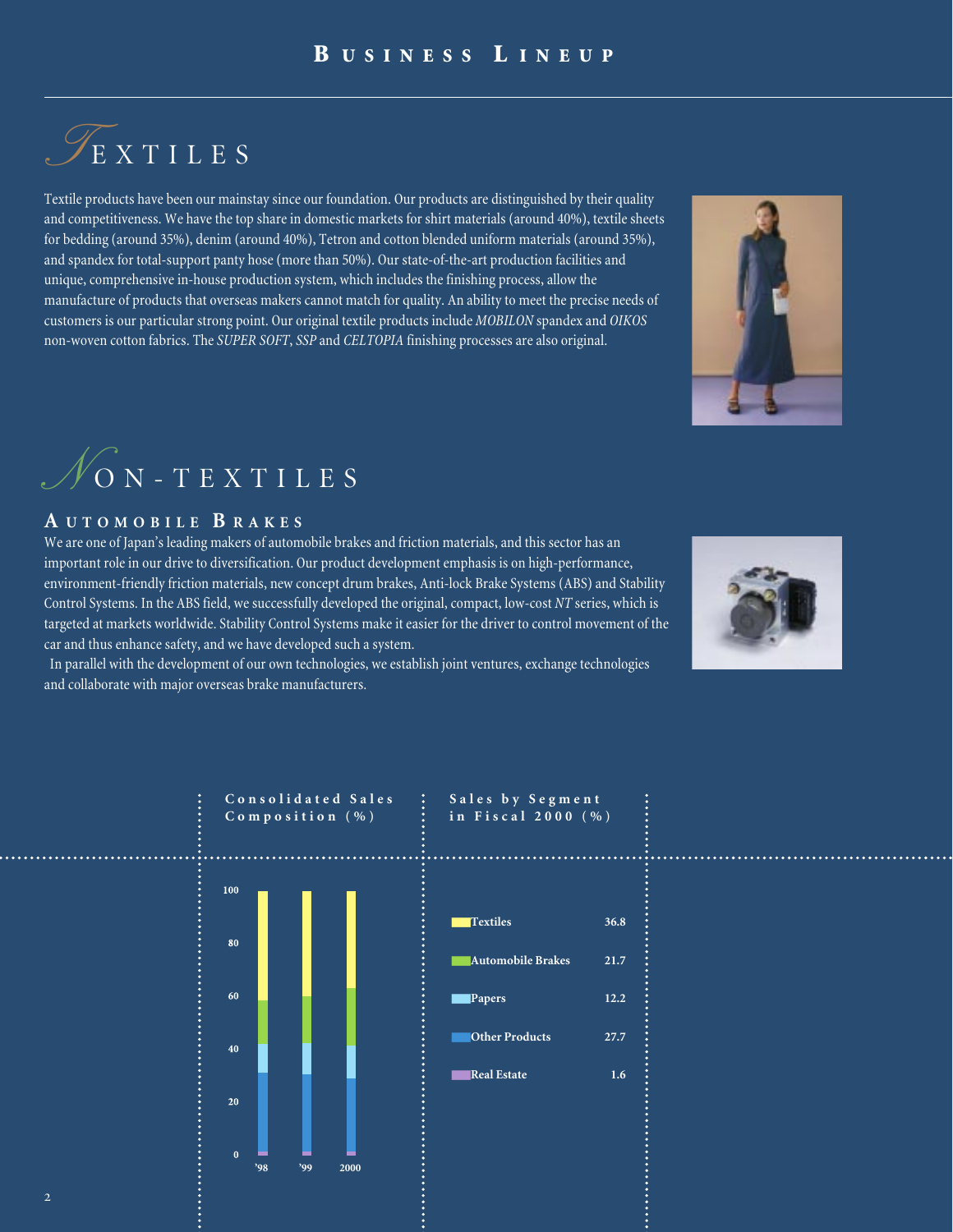#### **P APERS**

We manufacture a wide range of paper products. These include household papers, such as tissue paper, toilet paper and kitchen-use paper towels, fine papers used in printing, publications and packaging, and synthetic papers. Our value-added products include *VENT NOUVEAU* and *FLEUVE* natural-feel fine papers for highquality printing and synthetic papers for ink-jet printing.

We are also involved in label printing and the manufacture of label printers. Our product lineup in this field includes small-size, high-speed printers and integration software for information processing and printing.

#### **O THER P RODUCTS**

*Machine Tools* 

We are an acknowledged specialist in the manufacture and sale of customized machine tools and CNC turret punch presses, laser cutting machines and press brakes. We develop and manufacture modular units for FMS and CNC hardware/software systems for the automotive, electronics and aerospace industries. We are now marketing machine tools through three sales channels overseas as well as in Japan.

#### *Chemical Products*

We produce rigid-type polyurethane foams for application as heat-insulation material, and flexible types used as cushion material. Processed products include *AIRLITE-FRU*, a lightweight, high-strength, corrosion-resistant glass fiber-reinforced polyurethane foam widely used in the water treatment and construction industries, and *SETFOAM* for civil engineering applications. We are also a pioneer in the introduction of environment-friendly non-fluorocarbon polyurethane foam for application as heat-insulation material in the construction field. Our original polyurethane elastomer *MOBILON* is used in various industrial products and consumer items. In addition, we offer new carbon products for application in semiconductor production and other electronics fields. Other materials include *CARBODILITE* and electromagnetic wave shield materials and molded METTONTM products produced and marketed by Nisshinbo. We also produce cross-flow fans for air conditioners for the Southeast Asian and other markets.

*Others*

We develop and supply the production systems which integrate the *CHOSHOKU SENKA* fuzzy logic computer color matching (CCM) system, automatic dispensing system, manufacturing process support system and automatic inspection system, all based on original technologies. We also produce electronics products such as wireless communication terminals.

#### **R EAL E STATE**

We conduct real estate business to utilize efficiently land that otherwise would be vacant. We lease an office building on the site of our former headquarters, and lease land previously occupied by factory facilities for use as shopping centers and model houses.











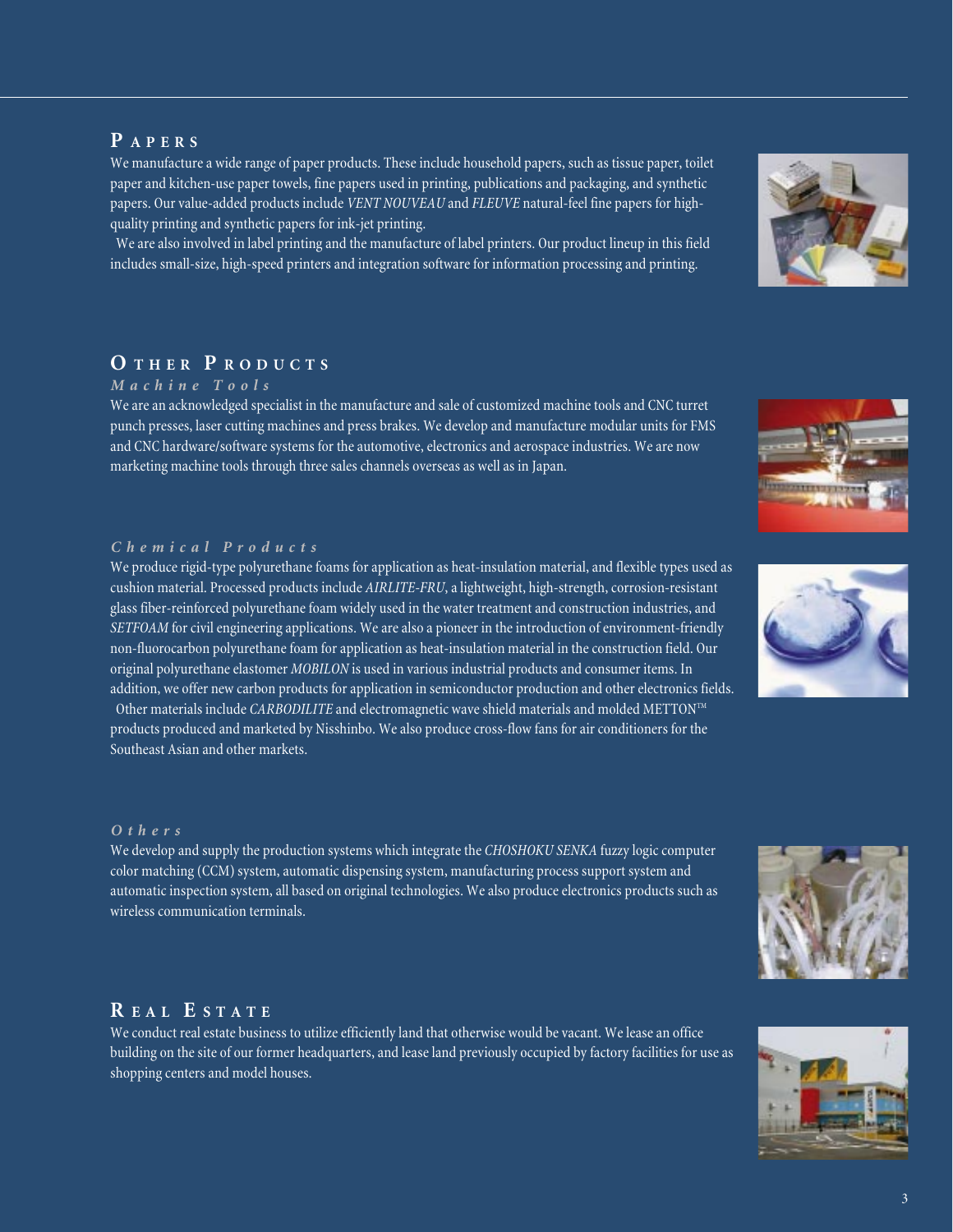*Q1. What were Nisshinbo Industries, Inc.'s consolidated results for fiscal 2000, ended March 31, 2000?*

Let me first announce that there has been a change in the Company's management. In June 2000, Mr. Akihiro Mochizuki, former president, was appointed chairman of the board, and Mr. Yoshikazu Sashida, former executive director, assumed the office of president. During his term, Mr. Mochizuki demonstrated strong leadership under extremely difficult business conditions and made a significant contribution to laying the foundations for Nisshinbo's future growth.

Consolidated net sales of Nisshinbo Industries, Inc. for fiscal 2000 amounted to ¥227,452 million (US\$2,166 million), an increase of 0.3% over fiscal 1999, ended March 31, 1999. Operating income was ¥4,140 million (US\$39 million), an increase of ¥3,767 million over fiscal 1999 due mainly to a recovery in profitability of textiles, automobile brakes and papers. Loss on the liquidation of Nisshinbo California Inc. (NCI), together with a decrease of gain on securities, produced a 36.4% decrease in net income to ¥2,648 million (US\$25 million).

By business segment, sales of textiles decreased 7.1% to ¥83,804 million (US\$798 million), while sales of non-textiles increased 5.2% to ¥143,648 million (US\$1,368 million). The ratio of non-

textiles sales to total sales was 63.2%, up 3.0 percentage points. During fiscal 2000, the

Japanese economy veered between periods of low



**THE DOWER** 

**NALITY** 

**HANGE, THE DASSION** 

Sales in the textiles segment suffered from consumers' reluctance to spend. Segment results were also adversely affected by the liquidation of NCI. However, cost-down activities in both procurement of raw materials and operations led to increased profit. The non-textiles segment performed well overall, registering increases in sales and operating income.

#### *Q2. How do you see your future business prospects?*

Although economic conditions will remain difficult, the rapid growth of several industries, particularly the information technology (IT) industry, has begun to generate a number of business opportunities. Over the next few years, the increasingly "borderless" nature of the global economy, progress in deregulation, and advances in IT will effect a rapid and fundamental change in the country's industrial structure. For several years, while frankly struggling in a very difficult business

> environment, we have made strong efforts to establish a firm foundation for Nisshinbo's future growth. We have sharpened our focus on customer satisfaction and emphasized rapid response in what is a fast-changing environment. We are now in a much better position to respond to market and other changes more quickly and more flexibly. In fiscal 2001, we have begun a three-year management plan designed to put us among the top players in a fast-developing marketplace. In the past, our medium-term management plans usually spanned five years; from now on, we will adopt three-year plans in order to allow more rapid adjustments.

> We will continue to create products based on prognoses of customer demands and, avoiding any complacency arising from our business performance and market shares in the past, seek to retain a position of leadership in the market.

*Q3. Can you give us an outline of your new three-year management plan?*

Our ultimate aim is to increase our corporate value by expanding our business scale and improving profitability. Specifically, we will work to reinforce our capabilities to develop new products, establish a sound operating system for each product sector, and adjust our business structure to global standards. Within these basic themes, we will develop divisional strategies and plans to improve management efficiency and make better use of management resources. In all these efforts, we will utilize advanced IT to ensure maximum efficiency.

By the end of the current three-year management plan (fiscal 2003), we plan to have increased consolidated sales to the ¥300,000 million level, and operating income to the ¥13,000 million level. In the fast-growing nontextiles segment, we are looking to create a diverse range of core businesses and raise the ratio of non-textiles sales to total sales to 70%.



*Akihiro Mochizuki, Chairman (left) and Yoshikazu Sashida,*

*President*